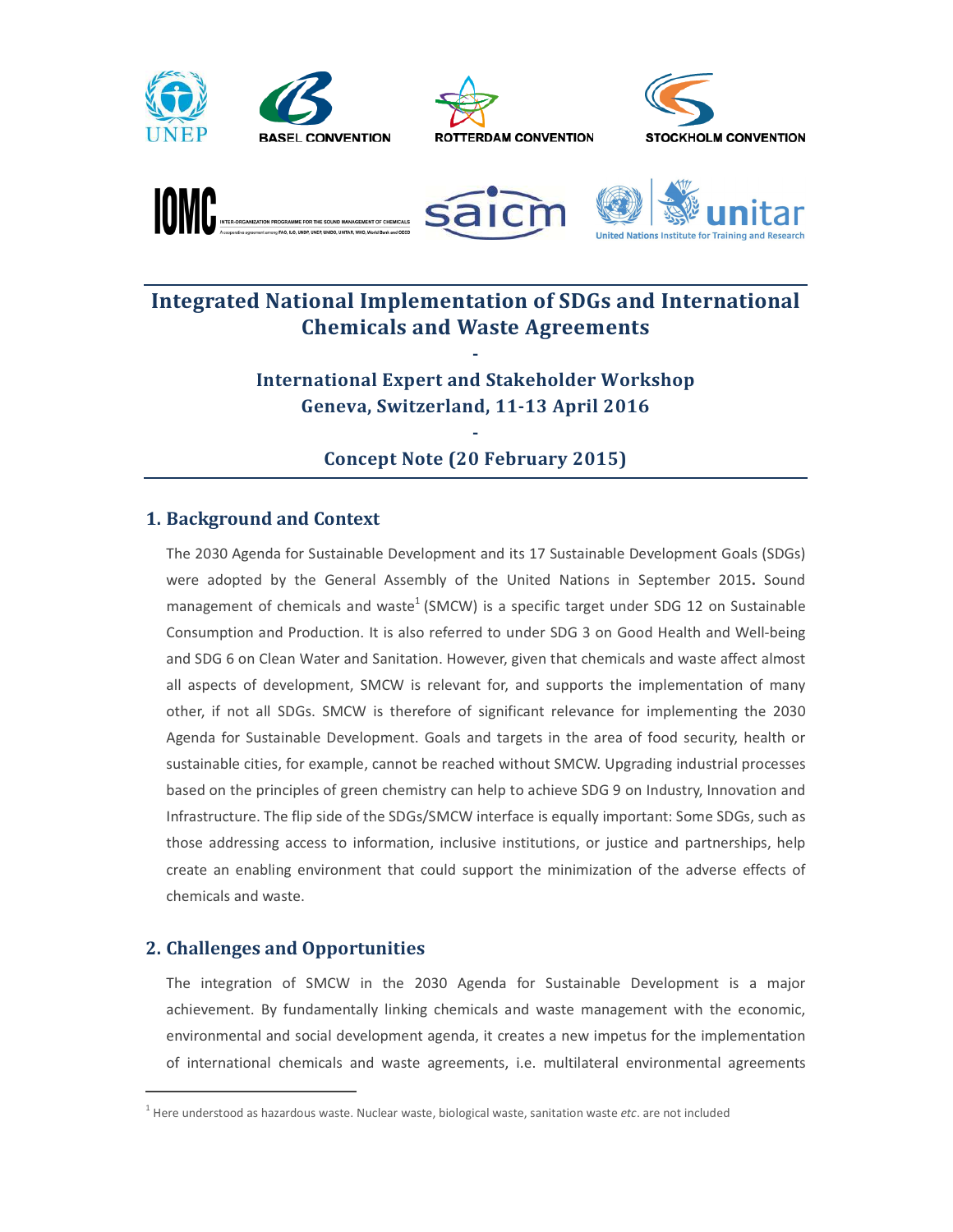(MEAs) on chemicals and waste, notably the Basel, Rotterdam and Stockholm Conventions, the Montreal Protocol and the future Minamata Convention, as well as other relevant international commitments and policy frameworks, including the Strategic Approach to International Chemicals Management (SAICM). However, questions arise as to how to effectively link implementation of the SDGs and SMCW at the national level. These include, for example, the following:

- How (and to what extent) is the implementation of the SDGs dependent on/affected by SMCW (or a lack thereof)? Which SDGs are particularly relevant and what are their specific chemicals and waste management dimensions and linkages?
- What are innovative existing or potential measures to link national efforts to implement the SDGs with SMCW in accordance with international chemicals and waste agreements?
- What communication, dialogue and partnerships can help to create these linkages and ensure effective mainstreaming of SMCW in national sector and SDGs-based strategies and policies?
- How can progress to advance SMCW at the national level be monitored, taking into account indicators developed under the SDGs and under international chemicals and waste agreements?

### 3. Objectives of the Workshop

To advance analysis and action for strengthening synergies between national implementation of SDGs and international chemicals and waste agreements, UNEP's Chemicals and Waste Branch (including the SAICM Secretariat and the Interim Secretariat of the Minamata Convention), the Secretariat of the Basel, Rotterdam and Stockholm Conventions, and UNITAR have initiated a collaboration to advance analysis, outreach, and knowledge-sharing in this area. The International Expert and Stakeholder Workshop on the Integrated National Implementation of SDGs and International Chemicals and Waste Agreements takes place in the framework of this collaboration. The core support provided by the Swiss Federal Office for the Environment (FOEN) is greatly appreciated. The organizers are currently exploring additional funding opportunities to widen participation at the Workshop.

The overall goal of the workshop is to advance analysis, common understanding, commitment and action to integrate SMCW effectively into national implementation of SDGs and development planning and, through this, minimize the adverse effects of hazardous chemicals and waste on human health and the environment. Specific objectives of the workshop include the following:

- Advance analysis of how SMCW is relevant for and affects implementation of the SDGs (and vice versa).
- Capture early action and good practices by governments, industry, academia and civil society to link implementation of SDGs with SMCW and in line with international chemicals and waste agreements.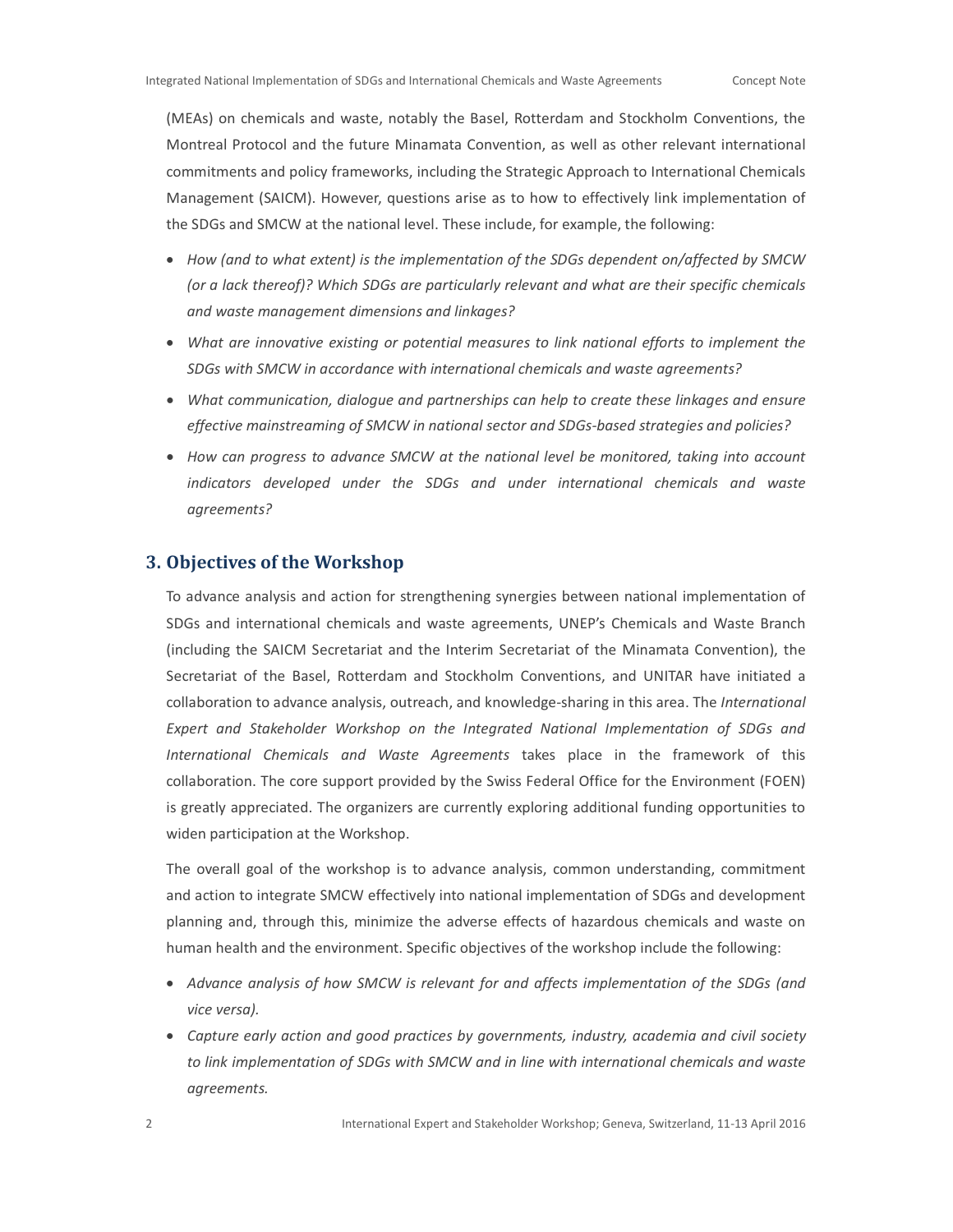- Identify key determinants for the effective integrated implementation of the SDGs and SMCW in the context of national and sectoral development planning (e.g. governance, economic drivers, integrated financing).
- Explore practical approaches for effective monitoring of SMCW in the context of SDGs implementation, taking into account existing national and international monitoring systems and indicators.
- Identify interest in and opportunities for capacity development, partnerships and further action.

The outcomes and findings of the workshop are also expected to inform further considerations of the SDGs and SMCW interface at the national and international levels, including the intersessional process to prepare recommendations regarding the sound management of chemicals and waste beyond 2020, initiated at the fourth session of the International Conference on Chemicals Management (ICCM4). The intersessional process was mandated to consider the need for and develop recommendations regarding measurable objectives in support of the 2030 Agenda for Sustainable Development.

### 4. Participants

The Workshop will bring together approximately 50-60 participants from governments, intergovernmental organizations, the private sector, academia and civil society. A Call for Expression of Interest was issued to participants at international chemicals and waste conferences and other relevant focal points in mid-January 2016. Limited financial resources are available to support participation. In allocating financial support, priority is given to governmental and civil society participants from least developed and developing countries and countries in transition, taking into account the need to ensure balanced participation (regions, gender etc.).

### **5. Programme and Methods**

A short pre-workshop analysis will be developed which will summarize key issues emerging from the contributions. The workshop itself is expected to explore the case studies and good practices in more detail. It is scheduled to include the following seven sessions:

- Session 1: Understanding the nexus of SDGs and sound management of chemicals and waste
- Session 2: Taking stock of early action by governments, industry, academia and civil society
- Session 3: Examining key sectors and selected SDGs in more depth
- Session 4: Identifying good practices for effective governance, outreach and communication
- Session 5: Exploring indicators of progress and effective mechanisms for monitoring
- Session 6: Adjusting partnerships and development cooperation to the new development

International Expert and Stakeholder Workshop; Geneva, Switzerland, 11-13 April 2016 3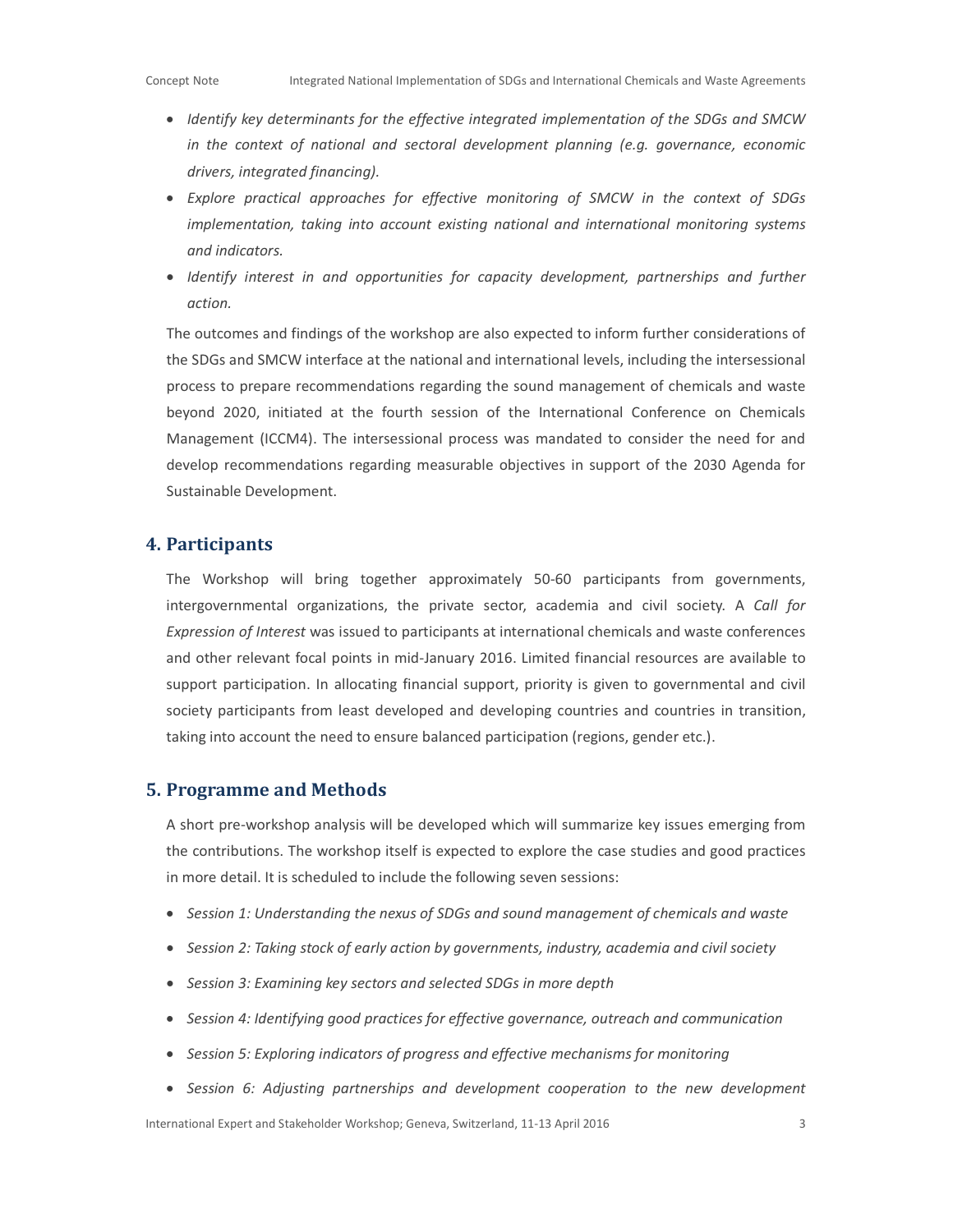agenda

### • Session 7: Conclusions and follow-up

For additional outline on the scope of each session, please see the Annex. The Workshop will be interactive in nature and is organized around a series of presentations, panel discussion and focused discussion in breakout groups.

### 6. Partners

This workshop is organized through cooperation among the following partners:

- The UNEP Chemicals and Waste Branch, including the SAICM Secretariat and the Interim Secretariat of the Minamata Convention
- The Secretariat of the Basel, Rotterdam and Stockholm Conventions
- UNITAR
- The Inter-Organization Programme for the Sound Management of Chemicals (IOMC)

### 7. Evaluation

At the end of the workshop, a workshop evaluation will be conducted to assess the extent to which the workshop achieved its objectives, to identify lessons learned, and to obtain feedback that will help the organizers in designing future events.

### 8. Meeting outcomes and follow up actions

The workshop is expected to generate insights, guidance and recommendations for further action on the integrated national implementation of SDGs and international chemicals and waste agreements. The outcome will be widely shared and may be of interest to and inspire participants, as well as those not able to attend, to take further action. Possible follow-up action may include using insights from the workshop to inform existing projects (e.g. in the CHEmObs<sup>2</sup> project), initiation of pilot projects (including identification of sources of funding), fostering international knowledge sharing, and other innovative activities considered of value. Workshop outcomes and agreed follow-up action will be captured in a summary report which could be shared in different international meetings and fora, such as UNEA2, the WHO World Health Assembly, Permanent Missions in New York, Nairobi and Geneva, SAICM Focal Points and Openended Working Groups, the IOMC, the EMG's Issue Management Group on the Sound Management of Chemicals and Waste, the GEF and other interested constituencies.

-

 $2$  The Integrated Health and Environment Observatory for Sound Management of Chemicals

<sup>4</sup> International Expert and Stakeholder Workshop; Geneva, Switzerland, 11-13 April 2016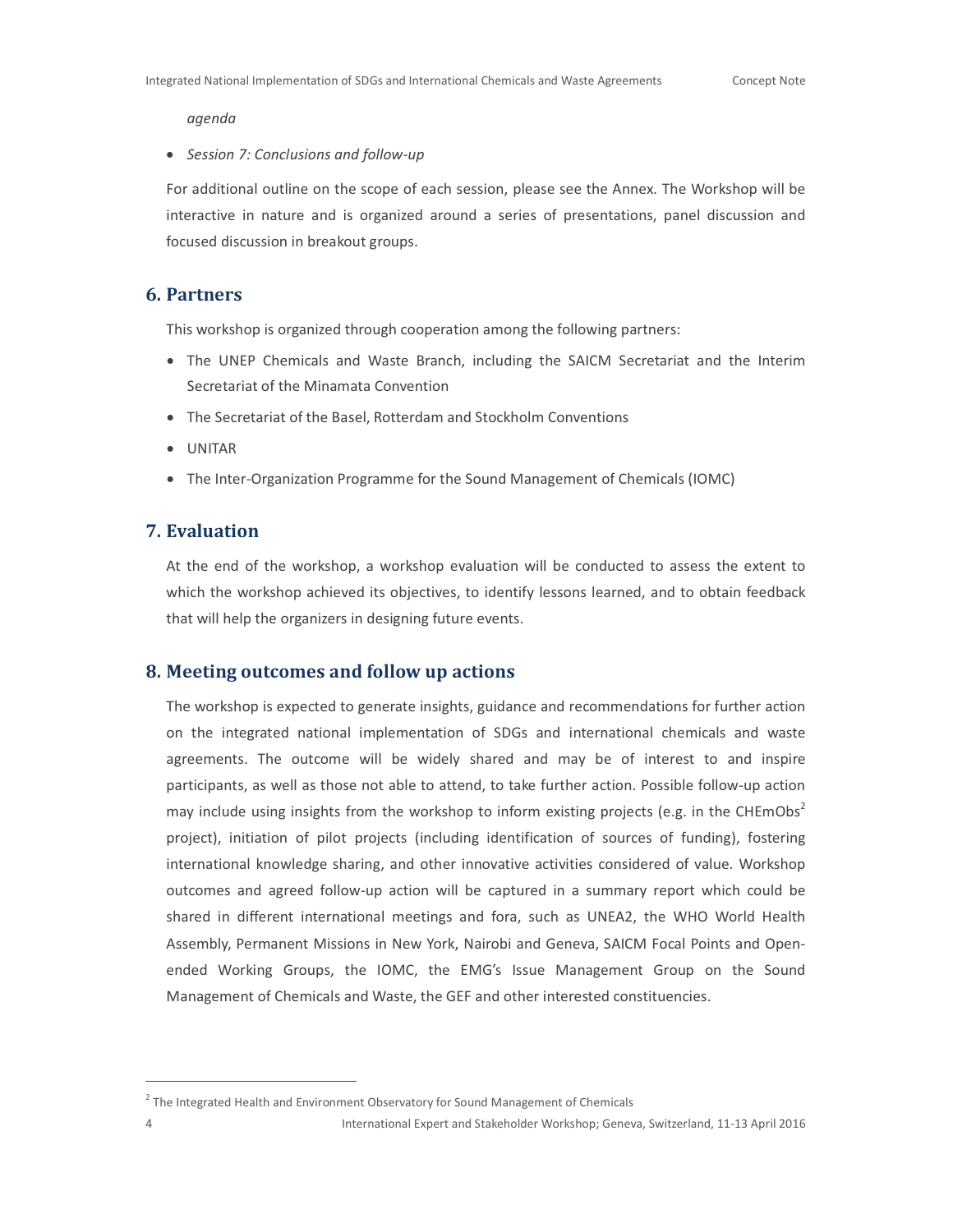### 9. Logistics

The workshop will take place in Geneva, Switzerland, 11 - 13 April, 2016. The meeting is will take place in the International Environment House II in Geneva.

### 10. Contact

Policy and Mainstreaming Team Chemicals and Waste Branch Division of Technology, Industry and Economics (DTIE) United Nations Environment Programme (UNEP) MIE, 11-13 chemin des Anémones CH-1219 Châtelaine, Geneva, Switzerland kaj.madsen@unep.org pierre.quiblier@unep.org